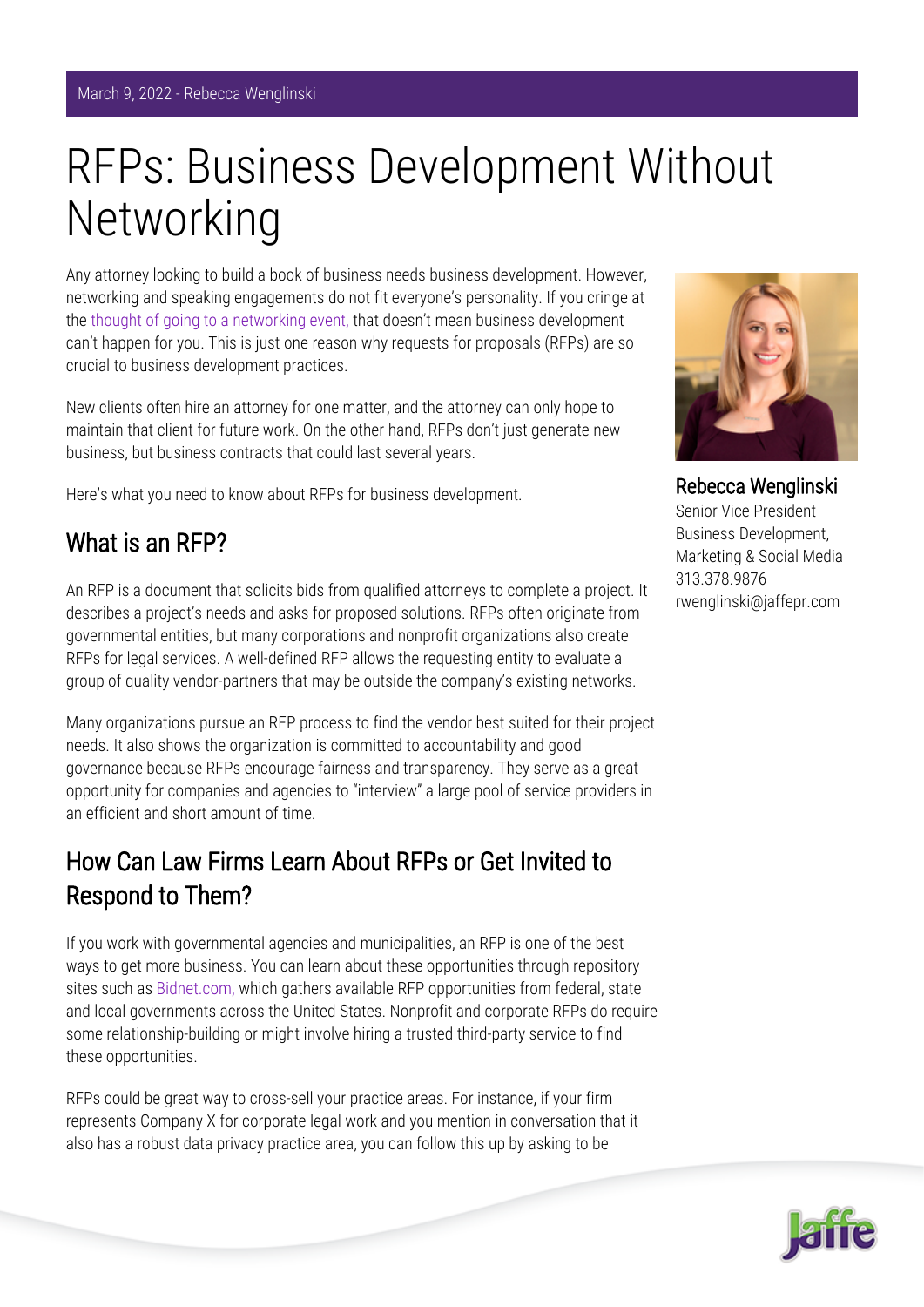included should any RFPs for that service area be released.

Obtaining RFPs from nonprofits is a hybrid of the government and corporate approach. Having an existing relationship with the entity will enhance your chance of hearing about opportunities. RFPs are also listed on many national and statewide association websites, such as the [American Institute of Architects](https://www.aia.org/) or *[Philanthropy News Digest](https://philanthropynewsdigest.org/rfps)*.

### What Are the Steps in the RFP Process?

Once an entity releases a request for proposals, eligible service providers will have a deadline to submit their proposals. The window to submit questions to the RFP manager will often be short, so be sure to take that step right away. The entity may also make addendums to the RFP during the submission window, so it is very important to check in frequently to see if there are any updates to the request.

After you have completed your proposal, you will be asked to submit a specific number of copies and formats. While this used to involve printing multiple copies and creating a nicely bound proposal, many submissions are now accepted electronically.

The review process then begins. This is outlined in the RFP and most often involves scoring criteria and a point system. Most entities post the length of time for their review process with a notification date for when they plan to select a proposal.

## What Information is Included in an RFP?

Organizations will individualize RFP templates according to their needs and a specific project. That said, some key components typically found in a request for proposals include:

- Background and overall experience of your law firm
- Size, structure and areas of practice in your firm
- Diversity, equity and inclusion programs in your firm
- Specific experience in working with the type of entity in need of services
- Client references relating to the type of project described
- Primary attorney who will manage the proposal and work thereafter
- Qualifications of all relevant attorneys
- Fees and hourly rates
- Biographies of each attorney named in the proposal

## Tips for Submitting a Stellar RFP

Some people may want to get creative with their proposals, but it's best to fully understand the entity that released the RFP before going design-heavy. Remember: This is supposed to be an efficient way for the company or agency to vet a large pool of service providers. Answering the RFPs with detailed responses to each question will be most effective. Here are a few other tips for law firms to consider when replying to a request for proposals.